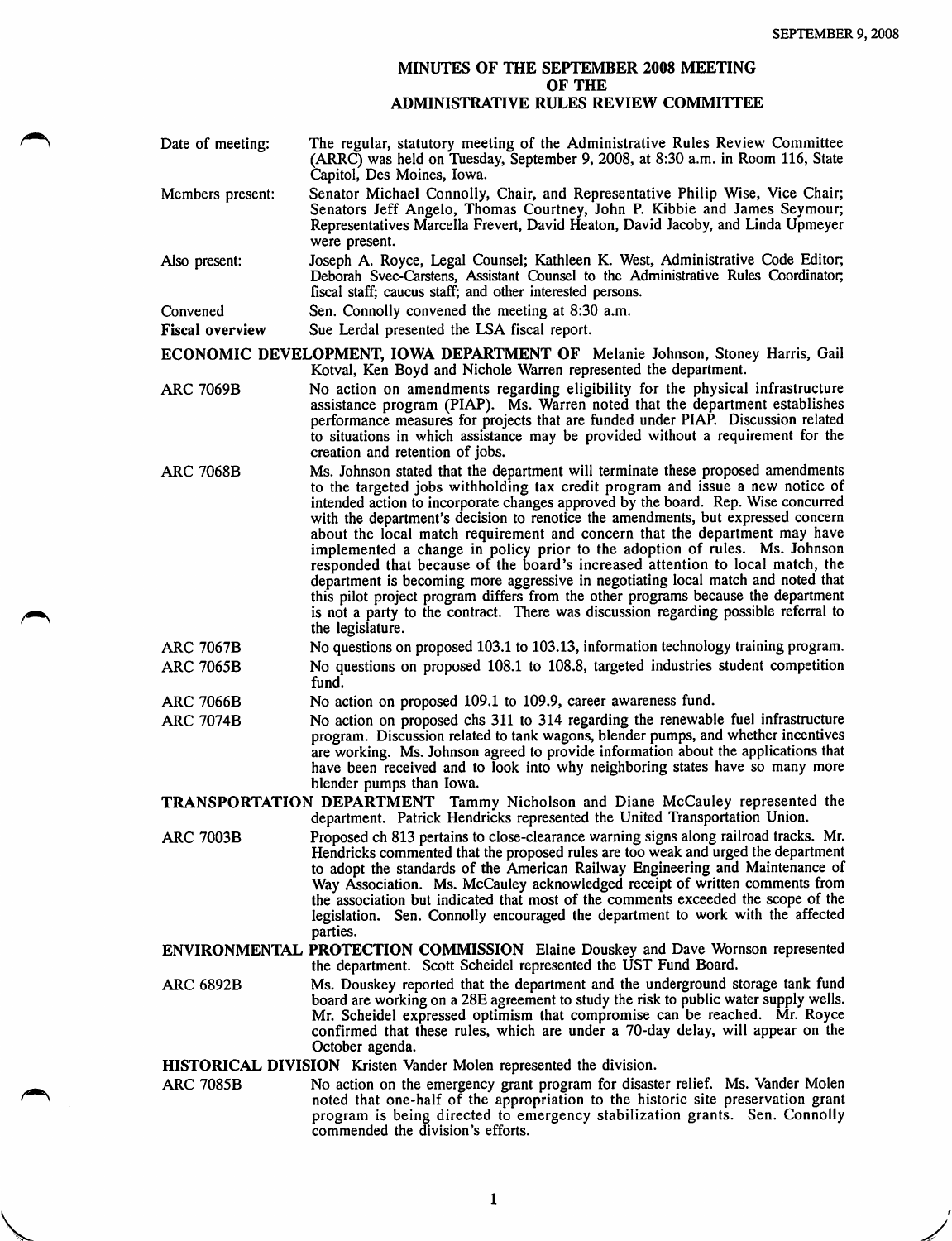EDUCATION DEPARTMENT Carol Greta represented the department.

| <b>ARC 7093B</b>                                                     | No questions on 17.10, method of finance regarding open enrollment students.                                                                                                                                                                                                                                                                                                                                                                                                                                                                                                      |  |
|----------------------------------------------------------------------|-----------------------------------------------------------------------------------------------------------------------------------------------------------------------------------------------------------------------------------------------------------------------------------------------------------------------------------------------------------------------------------------------------------------------------------------------------------------------------------------------------------------------------------------------------------------------------------|--|
| <b>ARC 7090B</b>                                                     | No questions on proposed amendments to chs 21 and 24 regarding quality faculty<br>committee and accreditation standards for community college faculty. Discussion<br>concerned community colleges whose part-time instructors are not covered by a<br>collective bargaining agreement, i.e., Indian Hills Community College and North<br>Iowa Area Community College. Ms. Greta agreed to respond to the committee<br>regarding the requirement for union representation for part-time faculty to be eligible<br>for the supplemental salary distribution.                        |  |
| <b>ARC 7094B</b>                                                     | No action on amendments to ch 56 concerning the Iowa self-employment program.                                                                                                                                                                                                                                                                                                                                                                                                                                                                                                     |  |
| <b>ARC 7092B</b>                                                     | No questions on proposed amendments to ch 84 pertaining to funding for National<br>Board Certification teachers in Iowa.                                                                                                                                                                                                                                                                                                                                                                                                                                                          |  |
|                                                                      | INSPECTIONS AND APPEALS DEPARTMENT Steve Mandernach and Dean Lerner represented the<br>department.                                                                                                                                                                                                                                                                                                                                                                                                                                                                                |  |
| <b>ARC 7076B</b>                                                     | No questions on 31.1(8) and 31.7 concerning mobile food units/pushcarts.                                                                                                                                                                                                                                                                                                                                                                                                                                                                                                          |  |
| <b>ARC 7075B</b>                                                     | Industry concerns regarding notification of an occurrence and determination of class<br>of violation have been resolved. Sen. Kibbie commended the department for<br>working with concerned parties.                                                                                                                                                                                                                                                                                                                                                                              |  |
|                                                                      | INSURANCE DIVISION Angela Burke Boston and Matt Hargrafen represented the division. Other<br>interested parties included David Root of Medco Health Solutions and Bill Wimmer<br>on behalf of the Iowa Pharmacy Association.                                                                                                                                                                                                                                                                                                                                                      |  |
| <b>ARC 7082B</b>                                                     | Ms. Burke Boston reported that ch 59, pharmacy benefits managers, includes changes<br>from the notice in regard to the effective date of the timely pay provisions and in<br>regard to the appeals process and termination provisions. Mr. Root voiced concerns<br>about three subrules that relate to payment of claims pending appeal, the independent<br>third-party review, and termination of contracts. Following discussion, members<br>asked the division to work with representatives of the PBMs and the pharmacy<br>association to clarify the provisions in question. |  |
| Motion to delay                                                      | Sen. Angelo moved a 70-day delay on subrules 59.6(3), 59.6(5) and 59.7(6).                                                                                                                                                                                                                                                                                                                                                                                                                                                                                                        |  |
| Motion carried                                                       | The motion carried on a vote of 9 to 1. The September 17, 2008, effective date is<br>delayed for 70 days.                                                                                                                                                                                                                                                                                                                                                                                                                                                                         |  |
| <b>ARC 7105B</b>                                                     | No questions on ch 95 regarding preneed life insurance.                                                                                                                                                                                                                                                                                                                                                                                                                                                                                                                           |  |
| RACING AND GAMING COMMISSION Karyl Jones represented the commission. |                                                                                                                                                                                                                                                                                                                                                                                                                                                                                                                                                                                   |  |
| <b>ARC 7060B</b>                                                     | No action on proposed amendments to chs 5, 6, and 10 to 12.                                                                                                                                                                                                                                                                                                                                                                                                                                                                                                                       |  |
|                                                                      | MEDICINE BOARD Ann Mowery represented the board.                                                                                                                                                                                                                                                                                                                                                                                                                                                                                                                                  |  |
| <b>ARC 7080B</b>                                                     | No questions on amendments to chs 1 and 25 regarding appointment of alternate<br>board members for contested cases.                                                                                                                                                                                                                                                                                                                                                                                                                                                               |  |
| <b>ARC 7049B</b>                                                     | No questions on proposed amendments to update citations in chs 1 to 3, 8 to 11, 13,<br>16, 17, 23, and 26.                                                                                                                                                                                                                                                                                                                                                                                                                                                                        |  |
| <b>ARC 7077B</b>                                                     | No questions on amendments to ch 8 concerning verification of physician licensure<br>and fees for public records.                                                                                                                                                                                                                                                                                                                                                                                                                                                                 |  |
| <b>ARC 7048B</b>                                                     | No action on proposed amendments to 9.1 and 9.2 concerning definition and<br>supervision of an observer. Discussion related to a patient's right to refuse an<br>observer and how the rules align with HIPAA provisions.                                                                                                                                                                                                                                                                                                                                                          |  |
| <b>ARC 7073B</b>                                                     | No questions on resident physician licensure.                                                                                                                                                                                                                                                                                                                                                                                                                                                                                                                                     |  |
| <b>ARC 7078B</b>                                                     | No questions on amendments pertaining to audits of continuing education and<br>mandatory training for the identification and reporting of child abuse and dependent<br>adult abuse.                                                                                                                                                                                                                                                                                                                                                                                               |  |
| <b>ARC 7050B</b>                                                     | Ch 12 provides for denial of applications for issuance or renewal of a license due<br>to nonpayment of state debt. Rep. Upmeyer expressed concern that action may be<br>taken during the pendency of an appeal.                                                                                                                                                                                                                                                                                                                                                                   |  |
| <b>ARC 7079B</b>                                                     | No questions on amendments to ch 25 concerning the definition of "appear<br>personally."                                                                                                                                                                                                                                                                                                                                                                                                                                                                                          |  |
| PUBLIC SAFETY DEPARTMENT Mike Coveyou represented the department.    |                                                                                                                                                                                                                                                                                                                                                                                                                                                                                                                                                                                   |  |
| <b>ARC 7108B</b>                                                     | No questions on amendments to require dual sensor smoke detectors for new and<br>replacement smoke detectors.                                                                                                                                                                                                                                                                                                                                                                                                                                                                     |  |
| <b>ARC 7062B</b>                                                     | No questions on amendment to $221.3(1)$ to prohibit cardboard gas cans.                                                                                                                                                                                                                                                                                                                                                                                                                                                                                                           |  |
| <b>ARC 7111B</b>                                                     | No action on ch 277, which provides for certification of alarm system contractors                                                                                                                                                                                                                                                                                                                                                                                                                                                                                                 |  |

and installers and applies to fire, security and nurse call alarm systems.